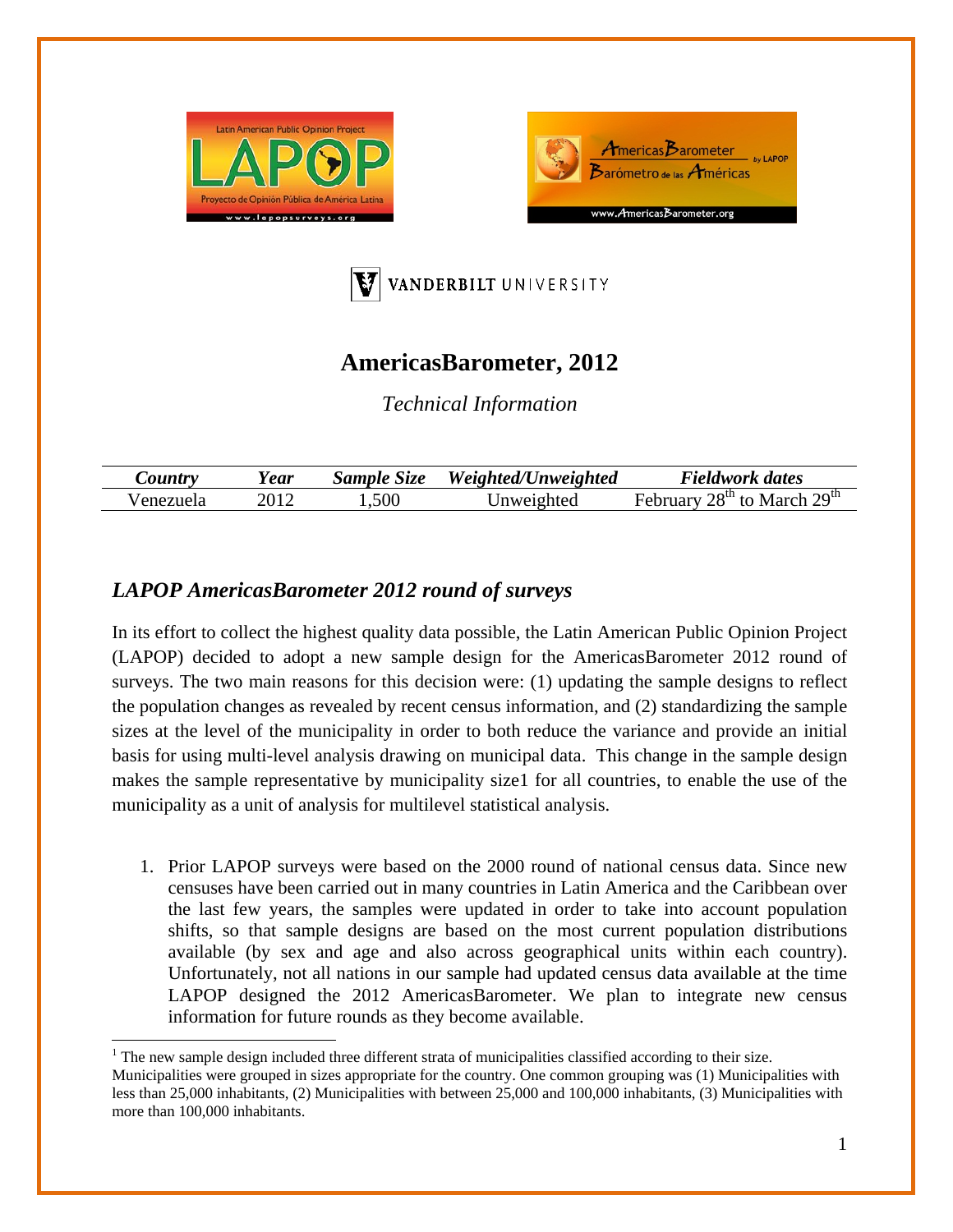2. With the objective of making it possible to perform subnational multi-level analyses and therefore assess the impact of both contextual and individual level characteristics at the subnational level, LAPOP adopted a new strategy for designing survey samples that allocate a somewhat larger number of cases to smaller municipalities within each country. Recent studies have demonstrated the importance of considering both the effects of municipal as well as regional characteristics on citizens' attitudes and behaviors; however, multilevel analyses are only feasible if a reasonable number of interviews are carried out in each municipality, and if those interviews are reasonably well distributed throughout each municipality. Prior LAPOP samples were  $PPS<sup>2</sup>$  adjusted to the municipal level, but this meant that some municipalities had a very small number of interviews, while others were quite large. A single large municipality, e.g., the capital of the country, could have drawn a very larger number of interviews. For the 2012 round, we continued to use PPS in the selection of the municipalities themselves, but established a target minimum sample size for each municipality of 12 respondents for larger countries and 24 respondents in smaller countries, in both cases divided into clusters of six respondents each. The clusters were distributed in direct proportion to the urban/rural breakdown of a given municipality<sup>3</sup>. Thus, by increasing the number of interviews per municipality in the smallest municipalities, LAPOP seeks to facilitate investigating subnational patterns using multilevel modeling techniques. For the larger municipalities, we also retained the PPS approach, but would often subdivide the large cities into districts (or equivalent units) whenever possible so that a large city might have 4 or even 6 PSUs. Our rationale there was to treat the district as a unit for the purposes of calculating the intra-class correlations (rho statistic). The largest gains from this new sample design will come in subsequent rounds of surveys, as aggregated data across time will provide users with larger municipal sample sizes. The 2012 round established the basis for collecting useful data at the municipal level that can be merged with future round of surveys using the same sample design.

Simulations were carried out using the 2010 data set in order to determine the impact of revising the sample designs. Those simulations demonstrated the efficacy of the new design proposal, but required some modification for the largest countries in the sample. At the same time, the 2012 round sample design continue to utilize the very same strata as in prior years in order to maintain the reporting continuity of prior studies.

The remaining pages of this technical note describe the sample design of the AmericasBarometer 2012 survey in Venezuela.

 <sup>2</sup> Probability Proportional to Size

<sup>&</sup>lt;sup>3</sup> It should be noted that in some countries particular circumstances forced some deviation from this norm of 12 and 24 respondents per municipality. Users of the database should examine the variable PSU included in the UNWEIGHTED dataset to find sample sizes per municipality (or subunits of municipalities when the population size of the municipality was very large).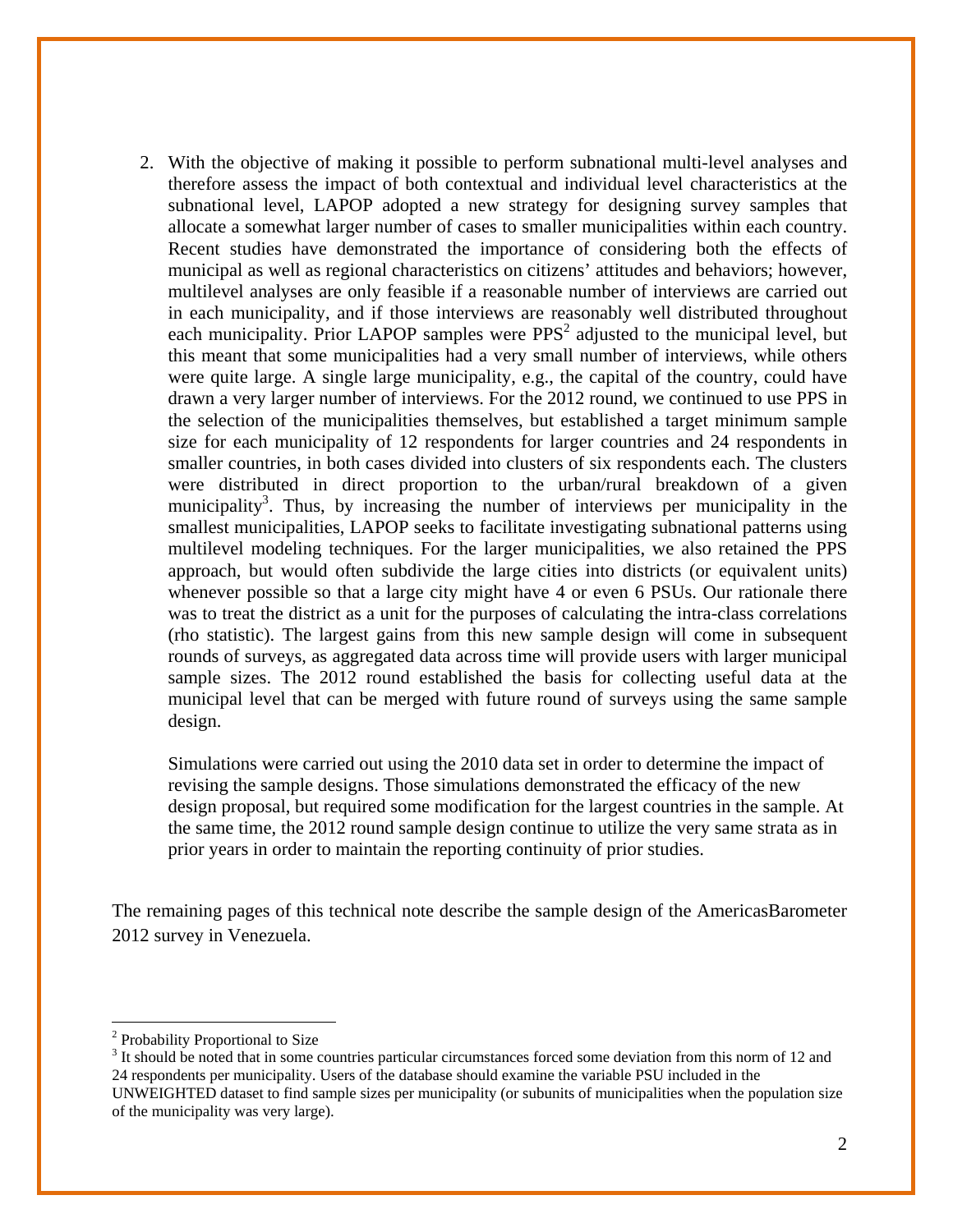### *Venezuela 2012 AmericasBarometer Round*

This survey was carried out between February  $28<sup>th</sup>$  and March  $29<sup>th</sup>$  of 2012, as part of the LAPOP AmericasBarometer 2012 wave of surveys. It is a follow-up of the national surveys of 2006, 2008, and 2010 carried out by the LAPOP. The 2012 survey was conducted by Vanderbilt University with the field work being carried out by DATANALISIS was responsible for the collection of the data in 2012. The 2012 AmericasBarometer received generous support from many sources, including UNDP, IADB, Vanderbilt U., Princeton U., Université Laval, U. of Notre Dame, among others.

The project used a national probability sample design of voting-age adults, with a total N of 1,500 people. It involved face-to-face interviews conducted in Spanish. The survey used a complex sample design, taking into account stratification and clustering.

In this sample design, the sampling frame is based on the list of municipalities, localities, sectors, and maps in Venezuela from the 2001 census by the Instituto Nacional de Estadistica (INE). The sample consists of eight strata representing the eight main geographical regions: Metropolitan area (capital), Central, Mid-west, Guayana, Los Andes, East, Los Llanos, and Zuliana. Each stratum was further sub- stratified by size of municipality and by urban and rural areas. Respondents were selected in clusters of 18 interviews.

Table 1 shows the unweighted sample size in each of the eight regions (strata) and by municipality size.

| <b>Strata</b>                          | <b>Unweighted Sample Size</b> |
|----------------------------------------|-------------------------------|
| Región Capital                         | 276                           |
| Región Zuliana                         | 216                           |
| Region Centro-occidental               | 162                           |
| Región Oriental                        | 180                           |
| Región Los Llanos                      | 144                           |
| Región Central                         | 252                           |
| Región Guayana                         | 90                            |
| Región Andes                           | 180                           |
| <b>Total</b>                           | 1,500                         |
|                                        |                               |
| <b>Size of Municipality</b>            |                               |
| More than 300,000 inhabitants          | 797                           |
| Between 50,000 and 300,000 inhabitants | 449                           |
| Less than 24,999 inhabitants           | 254                           |
| <b>Total</b>                           | 1,500                         |
|                                        |                               |

#### **Table 1: Sample sizes by Strata and Municipality Size in the 2012 AmericasBarometer Survey in Venezuela**